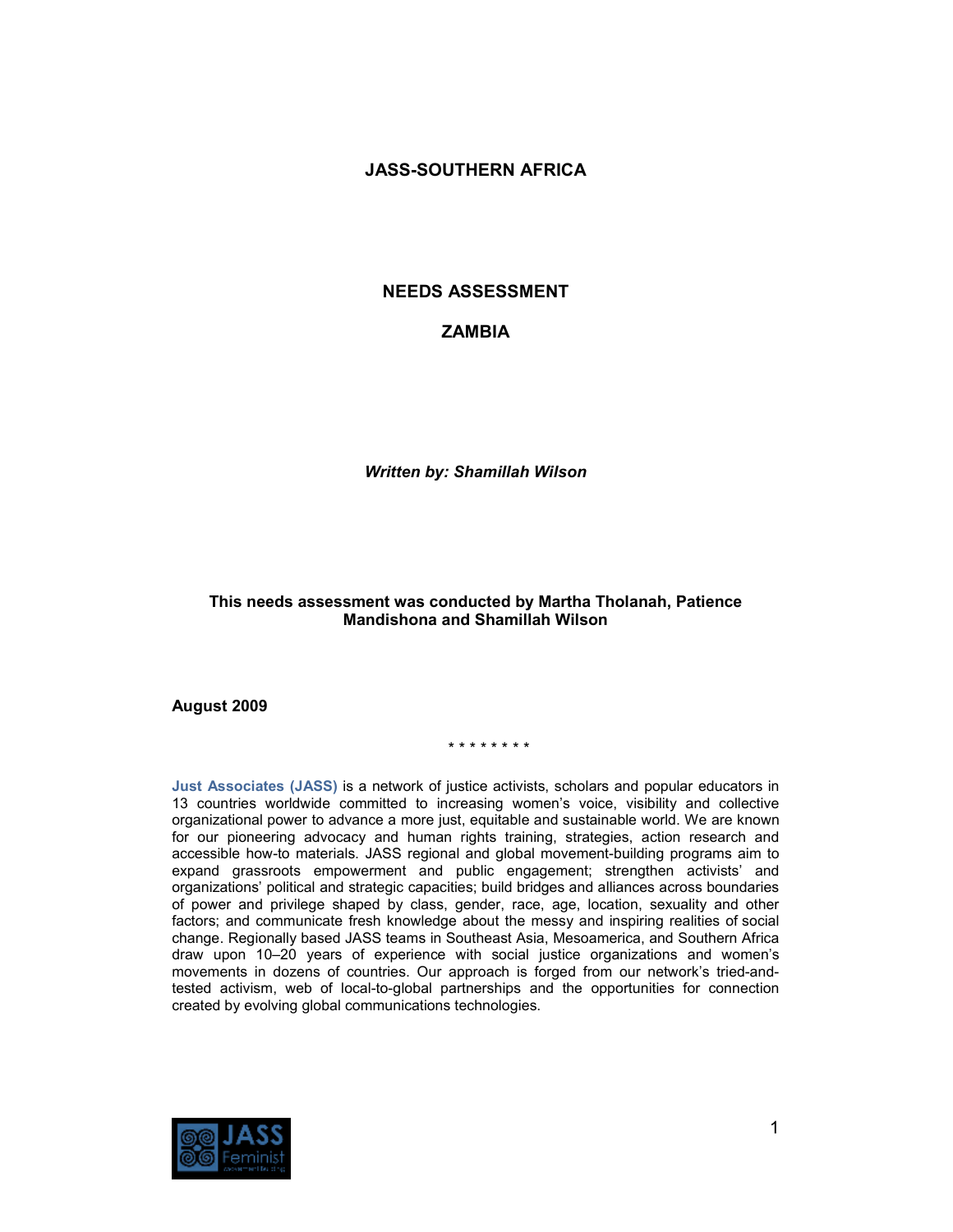# **CONTENTS**

| <b>ACKNOWLEDGEMENTS</b>                                                              | 3  |
|--------------------------------------------------------------------------------------|----|
| <b>ABBREVIATIONS</b>                                                                 | 4  |
| <b>EXECUTIVE SUMMARY</b>                                                             | 5  |
| <b>1. BACKGROUND</b>                                                                 | 6  |
| <b>2. CONTEXTUAL OVERVIEW</b>                                                        | 7  |
| (i) Politics                                                                         |    |
| (ii) Human Rights                                                                    |    |
| (iii) HIV & AIDS                                                                     |    |
| (iv) The Status of Women in Zambia                                                   |    |
| 3. THE RESPONSE TO HIV AND AIDS                                                      | 11 |
| (i) The Zambian Government's Response                                                |    |
| (ii) Civil Society's Response                                                        |    |
| <b>4. KEY ISSUES EMERGING FROM CONSULTATIONS</b>                                     | 12 |
| (i) Funding Environment                                                              |    |
| (ii) Key issues impacting on women's rights in the context of HIV and<br><b>AIDS</b> |    |
| (iii) Positive Women's Leadership                                                    |    |
| (iv) Men's leadership in women's organisations                                       |    |
| (v) Marginalized groups                                                              |    |
| (vi) Need for initiatives targeted at men                                            |    |
| (vii) Young women                                                                    |    |
| (viii) Political leadership                                                          |    |
| <b>5. MOVING FORWARD</b>                                                             | 17 |

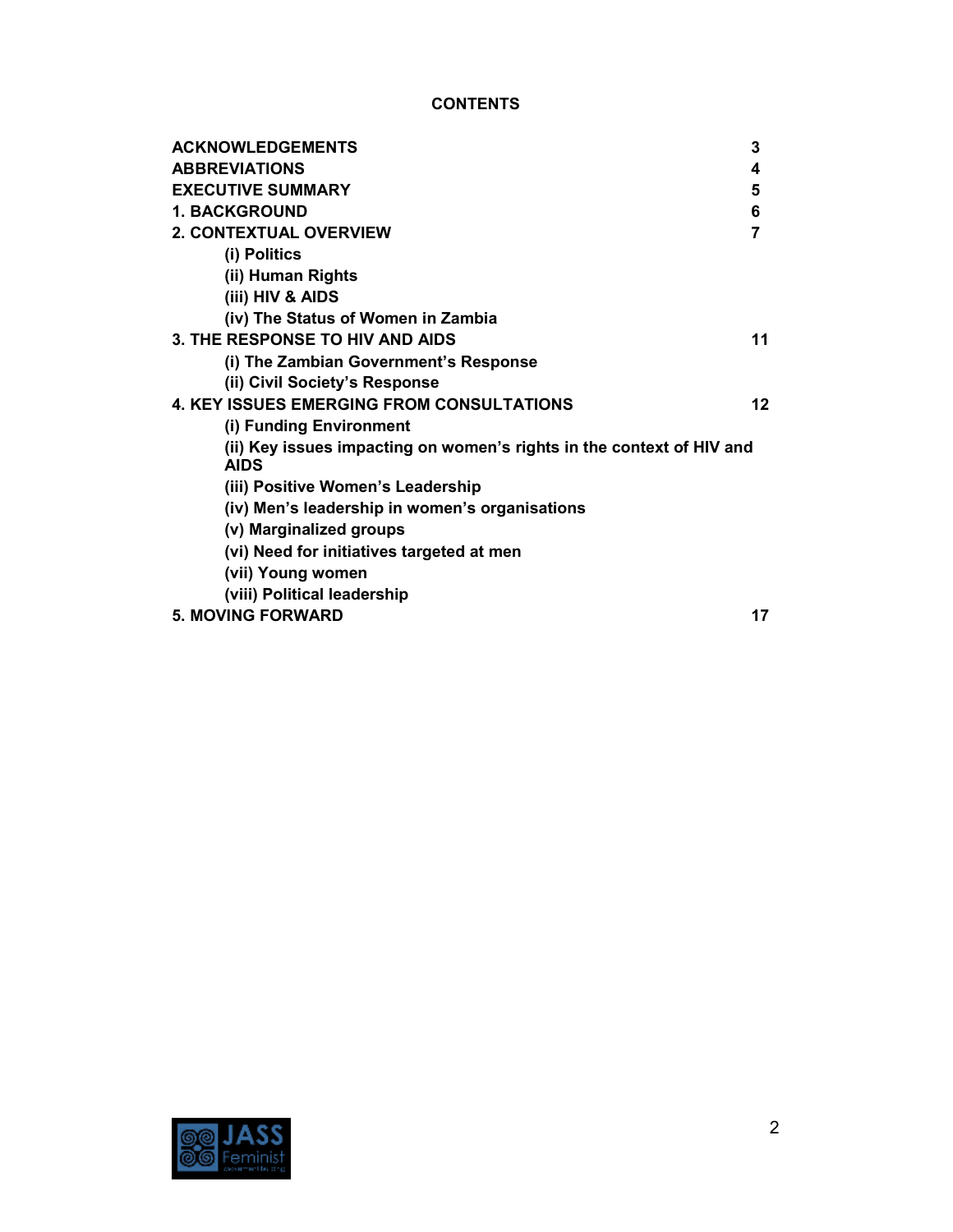#### **ACKNOWLEDGEMENTS**

We would like to acknowledge the support of Miriam Banda and members of the Steering Committee of COZWHA in setting up the initial interviews for this Needs Assessment. We also wish to thank Mercy Mwandunga and the team at CYM for coordinating and supporting our consultations in Kabwe. To Wala Nalungwe and the team at Youth Vision, thanks for the support and hospitality. Finally, we would like to thank all of the organisations that participated in this assessment. Your openness in reflection and questioning has been invaluable in giving us the insights we got from this process.

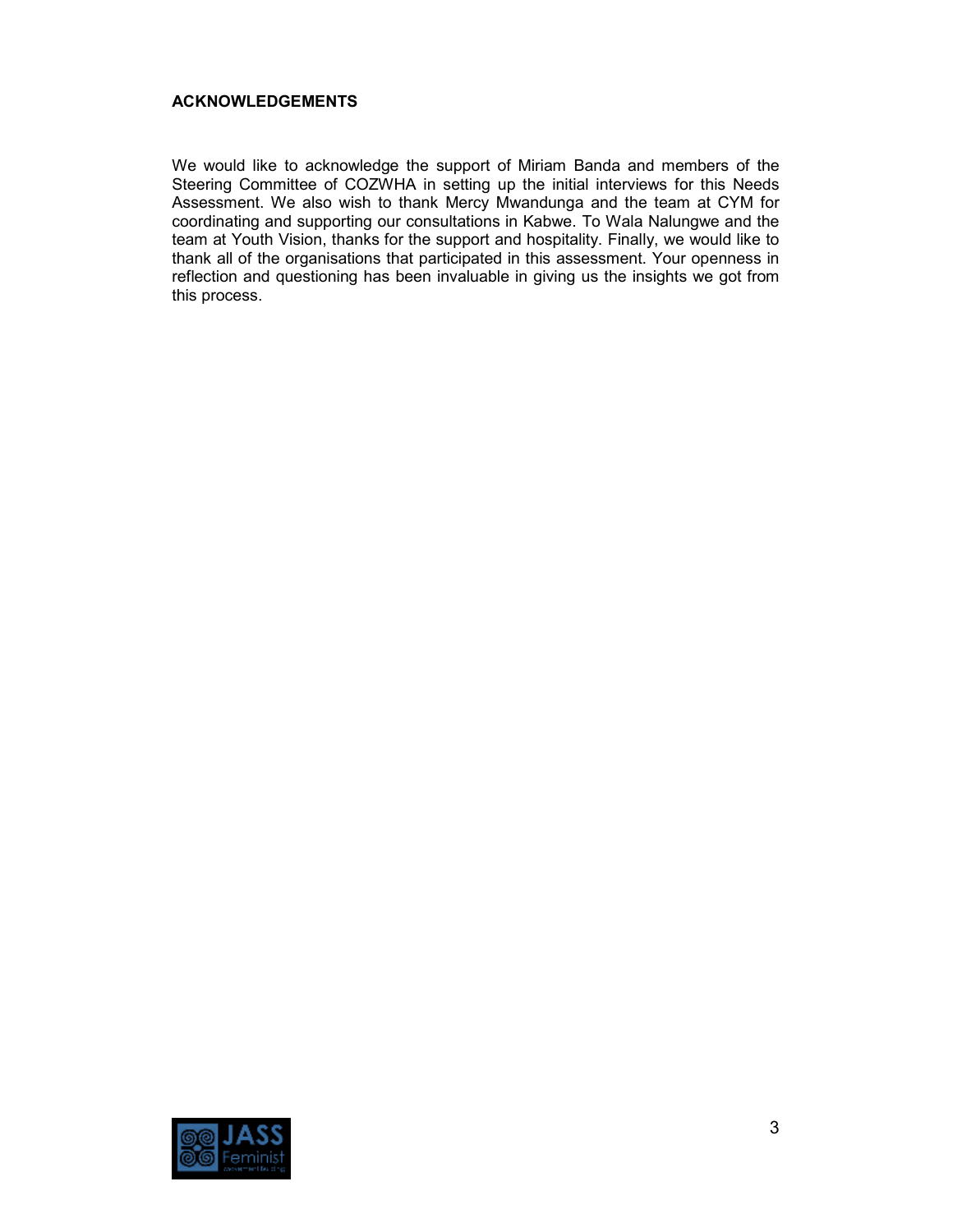## **ABBREVIATIONS**

| HIV           | Human Immune Deficiency Virus                       |
|---------------|-----------------------------------------------------|
| COZWHA+       | Coalition of Zambian Women Living with HIV and AIDS |
| WLHA          | women living with HIV and AIDS                      |
| <b>PLHA</b>   | people living with HIV and AIDS                     |
| ARV           | antiretroviral                                      |
| <b>CYM</b>    | <b>Community Youth Mobilisation</b>                 |
| AIDS          | Acquired Immune Deficiency Syndrome                 |
| JASS          | <b>Just Associates</b>                              |
| MBI           | Movement Building Initiative                        |
| <b>SPW</b>    | <b>Student Partnership Worldwide</b>                |
| LGBTI         | lesbian gay bisexual transgender and intersex       |
| <b>NGOCC</b>  | Non-Governmental Organisation Coordinating Council  |
| <b>MMD</b>    | Movement for Multiparty Democracy                   |
| PF            | <b>Patriotic Front</b>                              |
| <b>SAP</b>    | Structural Adjustment Programme                     |
| <b>MDRI</b>   | Multilateral Debt Relief Initiative                 |
| <b>FNDP</b>   | Fifth National Develop Plan                         |
| ZPA           | Zambian Privatization Agency                        |
| <b>UNAIDS</b> | United Nations Joint Programme on AIDS              |
| <b>WHO</b>    | World Health Organisation                           |
| <b>UNICEF</b> | United Nations Children's Fund                      |
| MΡ            | Member of Parliament                                |
| <b>IEC</b>    | Information Education and Communication             |
| <b>NAC</b>    | <b>National AIDS Council</b>                        |
| <b>OVC</b>    | orphans and vulnerable children                     |
| GBV           | gender-based violence                               |
| <b>CSP</b>    | <b>Country Strategy Paper</b>                       |
| <b>MAP</b>    | World Bank's MAP Programme                          |
| JASZ          | Joint Assistance Strategy for Zambia                |
| ODA           | Overseas Development AID                            |
| STI           | Sexually Transmitted Infection                      |
| TB            | tuberculosis                                        |
| UN            | <b>United Nations</b>                               |
| ART           | antiretroviral treatment                            |
| CSOs          | civil society organisations                         |
| <b>FBOs</b>   | faith-based rrganisations                           |
| <b>CBOs</b>   | community-based organisations                       |
| <b>NGOs</b>   | non-governmental organisations                      |
| <b>ZNAN</b>   | Zambian National AIDS Network                       |
| <b>PEPFAR</b> | The President's Emergency Plan for AIDS Relief      |
| <b>GFATM</b>  | Global Fund to fight AIDS TB and Malaria            |

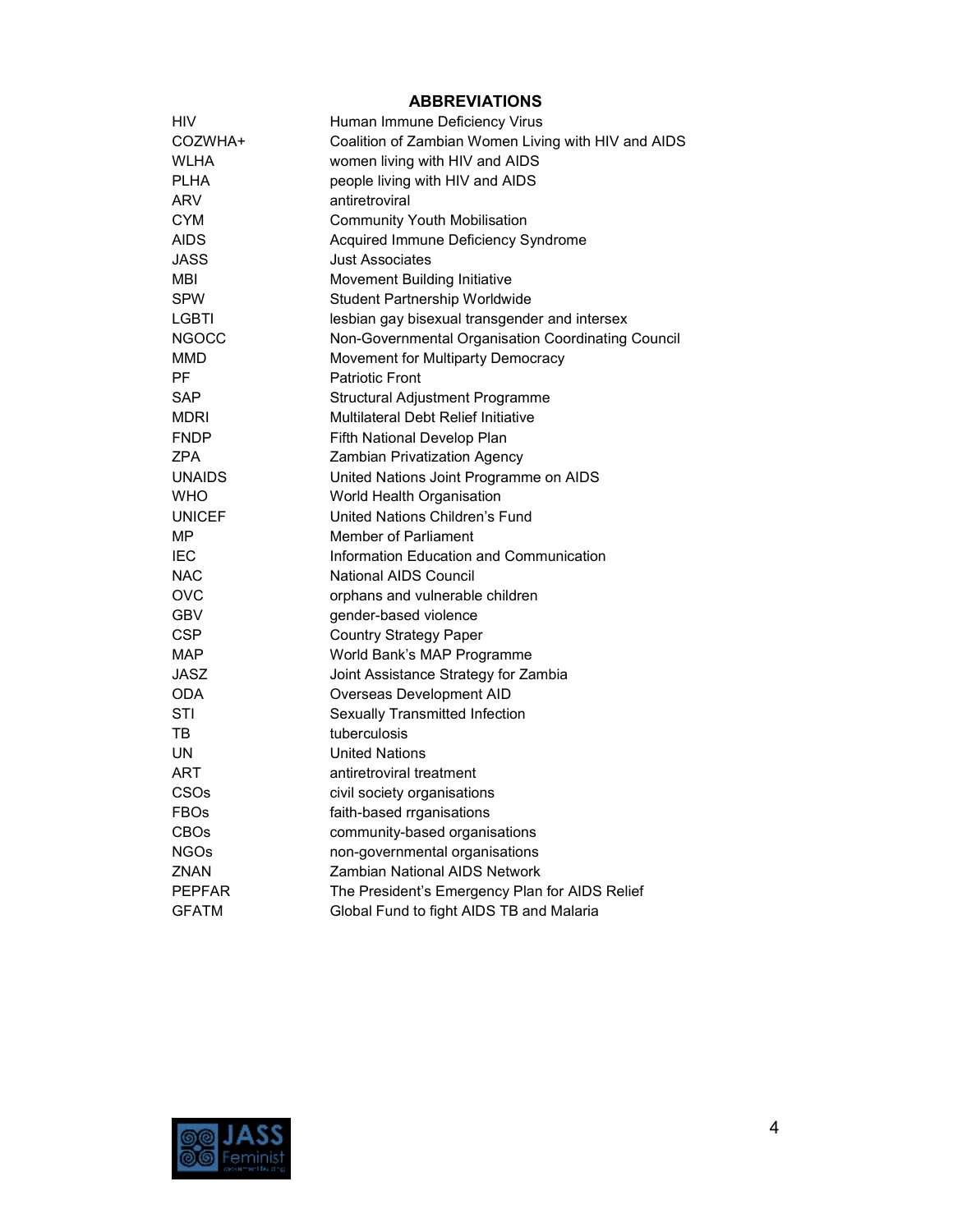#### **EXECUTIVE SUMMARY**

Zambia remains one of Africa's poorest countries: it is ranked 165th out of 177 countries on the UN Human Development Index 2007. Over two-thirds of the population live below the national poverty line on less than a dollar a day, many of these in congested urban sites called compounds. Zambia has one of the highest prevalence rates of HIV in the world; currently about 17 percent of 15-49 year olds are infected. Life expectancy has dropped from 50.2 years in the early 1970's, to 40.5 years today. Whilst the Zambian government has set ambitious targets for rapidly scaling up antiretroviral treatment for HIV/AIDS and is making impressive progress in this regard, in general, women's unequal status in Zambian society gravely undermines these efforts. Whilst Zambia boasts a diverse set of actors responding to the pandemic, including the women's movement and women living with HIV, the reality is that these responses are in most cases uncoordinated and struggling to address both the strategic and practical realities of those most affected by the pandemic.

Whilst the Zambian constitution confirms the equality of women, in the same vein the priority given to customary law further ensures that women's rights are undermined in the context of HIV and AIDS.

This needs assessment is part of a regional movement building process initiated by JASS Southern Africa. During this needs assessment a range of role-players, including networks of people living with HIV and AIDS, advocacy groups, support groups, youth organisation, women's organisations, and donors were consulted to understand the terrain of responses to HIV and AIDS and in particular the effect of these responses on sustainable social transformation.

During the process, the story of women's vulnerability and the denial of their rights are not uncommon to those shared by other countries in the region. At the same time, the specificities and harsh effects of poverty, lack of infra-structure, and accountability mechanisms to ensure women's rights tell a uniquely Zambian story. While Zambia boasts a large number of organisations working with women at the grassroots level, there is not always coordination and connection between these initiatives. The effect of criminalisation of both sex workers and LGBTI groups also means that those engaged in risky sexual behaviour are often not properly accounted for in mainstream AIDS responses.

In terms of positive women's leadership, women have to date voiced their issues through the broader HIV organisations. However, the realisation that their rights are not consistently taken up by the women's movement or that there is no collective voice speaking and articulating the issues of positive women has led to the birth of the newly established COZWHA+. The assessment also consistently confirmed the need to build younger women's leadership to ensure the sustainability of efforts.

This needs assessment has found that the proliferation of efforts around AIDS without a roadmap does indeed provide fertile ground for a movement building process. However, this process needs to involve a variety of organizations that may not have worked together in the past. The entry point for JASS will be supporting individual women at the grassroots with the potential and passion for mobilizing leadership and bridging women located within women's rights organizations and women within positive people's organizations. Given the surprising prevalence of male leadership in women's organizations, we see this as a great opportunity to rebuild and strengthen women's leadership across different agendas.

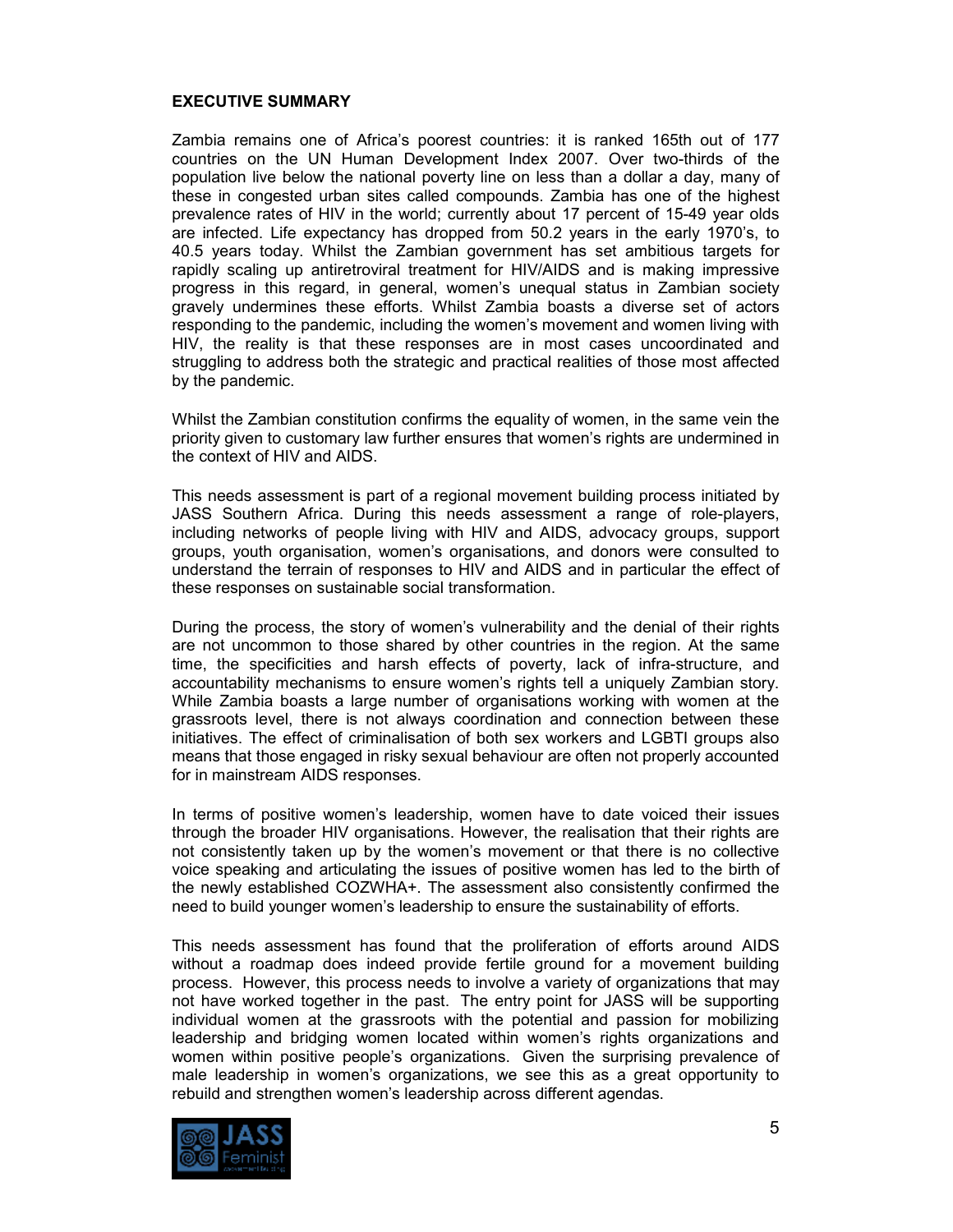## **1. BACKGROUND**

This needs assessment is part of the JASS-Southern Africa Movement Building Initiative (MBI). The initiative is implemented in the African context where the combination of increasing poverty, failed states, corruption and in particular HIV and AIDS have had a particular impact on the lives of women. Southern Africa has often been described as the epicentre of the HIV epidemic given that it is home to more than 32% of the world's HIV population, and 34% of all AIDS-related deaths, while accounting for less than 5% of the world's population, (UNAIDS, 2008). In Africa women with HIV outnumber men, constituting between 59 and 61 percent of all adults with HIV above age 15. There is now significant evidence that illustrates how gender inequalities fuel the epidemic and hamper efforts to prevent new infections among women. The feminization of the pandemic has resulted in significant acknowledgement and rhetoric about the need to address the gendered nature of this global pandemic. Yet, this has not necessarily resulted in responses that take into account human rights and challenging power relations. In fact, dominant approaches to HIV and AIDS (such as ABC) both undermine women's rights as well as ignore women's rights as a pre-requisite for stopping the spread of the disease.

In terms of women's responses, the feminist movement on the one hand has been criticised for engaging unstrategically and erratically and on the other hand, women living with HIV & AIDS have picked up the slack in terms of organising around basic needs and issues. For this reason, the MBI has strategically chosen a focus on women's organising on HIV & AIDS as its entry-point for movement-building.

The objectives of the MBI are to:

- Strengthen the leadership, organization and strategies of women working on HIV and AIDS within women's and mixed organizations to make African women's voices and demands, particularly those who are HIV positive, visible and influential in policymaking at all levels;
- Rebuild and re-energize regional African women's rights alliances and agendas to ensure that they address critical issues facing the majority of African women, and integrate different types of rights, including economic, social, cultural, civil and political rights.
- Forge effective strategic connections between grassroots women leaders and organizations and women's rights NGOs toward more constituency-based advocacy approaches that build and draw upon the power of women's numbers to make a difference.
- Increase the communications capacity of women to influence public opinion, making feminism and women's rights relevant and appealing, and the transformative roles of women in all aspects of community-building more visible and valued.

The MBI started in November 2007 where JASS, Action Aid International and Open Society Initiatives for Southern Africa (OSISA) convened a 4-day workshop with a broad cross-section of 25 women living with and working on HIV/AIDS from 7 Southern African countries, including Zambia. This workshop involved reflection, contextual and historical analysis and planning, and gave shape to the JASS Southern Africa strategy. Through a combination of training, communication, networking and action, a core group of 12 women have emerged from this process,

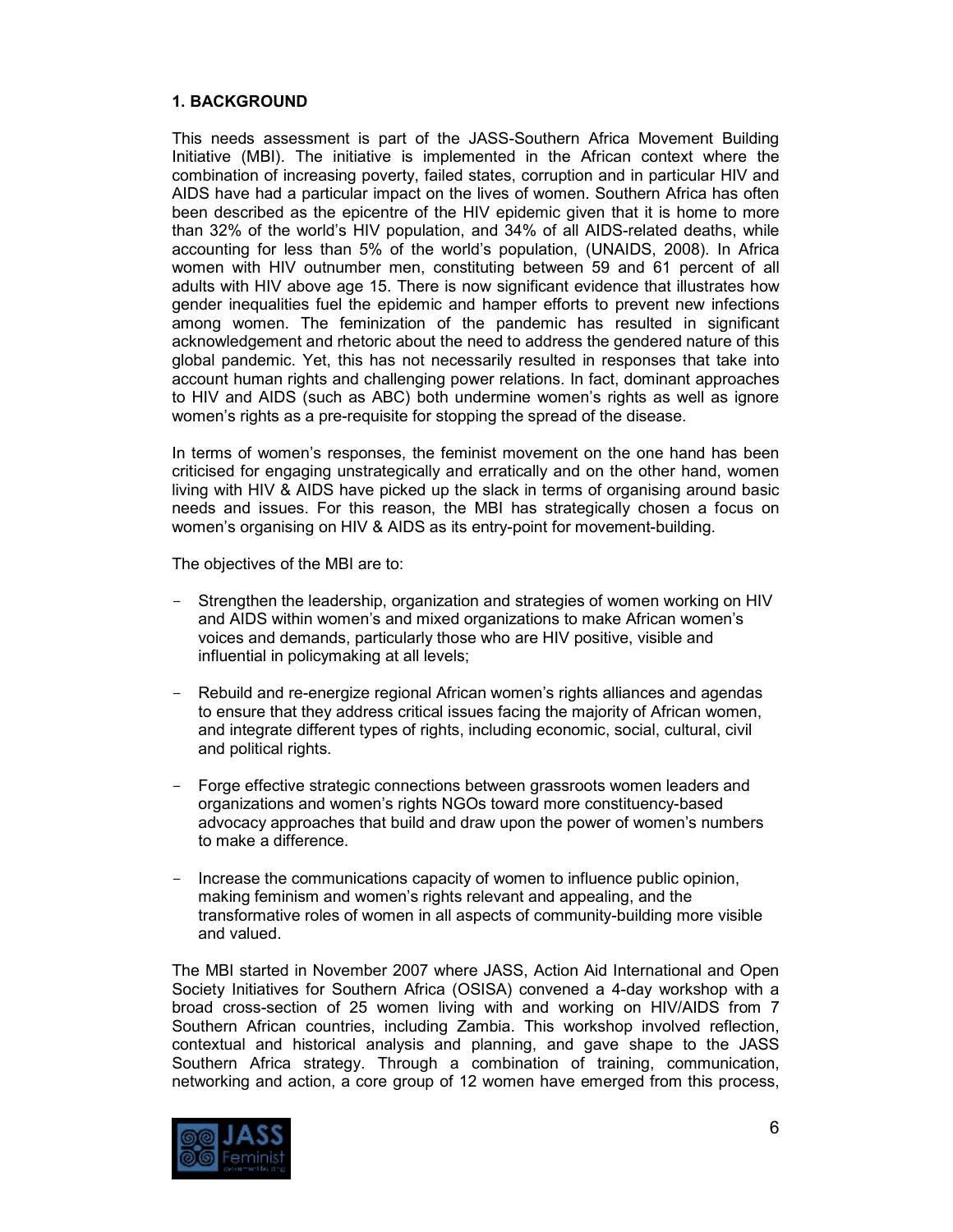five of whom are apprenticing as political facilitators to become part of the JASS regional team.

In addition to strengthening the leadership and movement-building skills of the regional team, JASS has also strategically included in its approach an emphasis on deepening country-level organising and action. Through its work, JASS brings together a diverse set of actors in the national contexts to explore opportunities for building bridges and alliances, and to initiate joint efforts to ensure more coordinated, strategic approaches that result in sustainable solutions for women's rights.

In 2008, JASS initiated a national level process in Malawi with a range of stakeholders and actors. Zambia is the second Southern African national level process in the MBI. Following this needs assessment, a process (in consultation with relevant roleplayers) will be developed that would ideally combine training, organizational strengthening, local level action and communications activities over several months.

## **2. CONTEXTUAL OVERVIEW - ZAMBIA**

## *(i) Politics*

Zambia is a republic of 11.9 million citizens governed by a president and a unicameral national assembly. Politically, Zambia has enjoyed multi-party elections since 1991. The Movement for Multi-party Democracy (MMD) is currently the ruling party with the Patriotic Front (PF) as the official opposition. There have also been occasional reports of political intolerance with critics or opposers of the MMD harassed or arrested.

While the government continues its collaboration with the international community to improve its capacity to investigate and prevent corruption, there remains a widespread public perception that corruption is pervasive in almost all government institutions. Controls over government funds and property are weak, with no clear policy for the disposal of confiscated assets and public officials are not subject to financial disclosure laws $^1$ .

## *(ii) Human Rights*

A number of laws that hinder the advancement of people's rights remain on the statute books and the judicial system is seen to be inefficient and politically compromised. Notwithstanding some improvements, the government's human rights record remains poor. Human rights problems have included unlawful killings, torture, beatings, poor and life threatening prison conditions, restrictions on freedom of speech, government corruption, violence and discrimination against women; child abuse, trafficking in persons, discrimination against persons with disabilities, restrictions on labor rights, and forced and child labor.

#### *(iii) Economy*

At independence in 1964, Zambia was among the continent's wealthiest nations. However, excessive dependence on copper together with a highly centralized state left the economy vulnerable. Although Zambia is well endowed with natural

 $\overline{1}$ 1 http://www.state.gov/g/drl/rls/hrrpt/2008/af/119031.htm

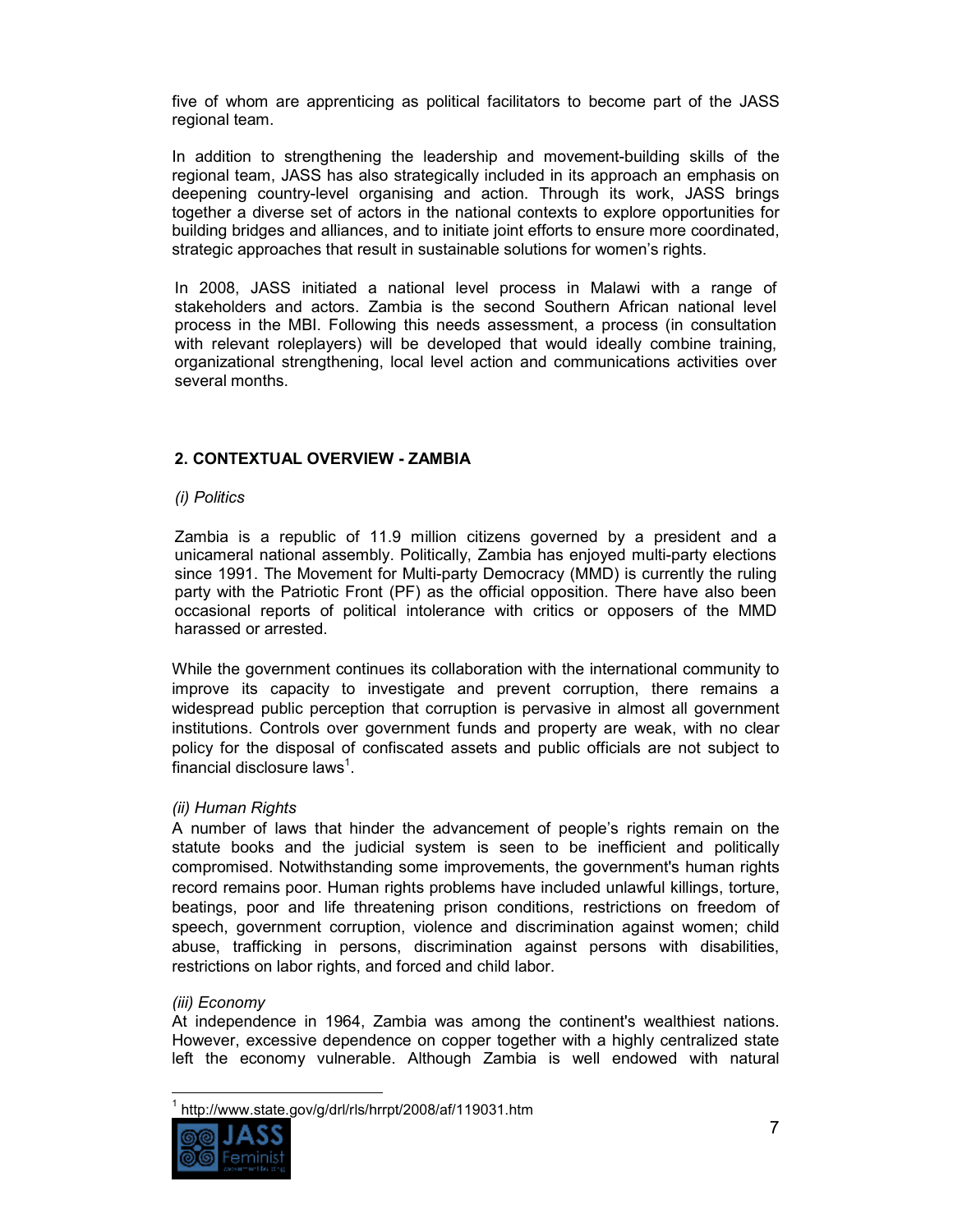resources, the majority of the population lives in absolute poverty. Poverty levels averaged 68% in 2004, with a higher average of 80% in rural areas, Of Zambia's 11.9 million people, 65% are in rural areas. Notwithstanding the recent pronouncements that urban poverty reduced to 34 % in 2006 from 53 % in 2004, currently 97 % of Zambians in rural areas perceive themselves as poor while 92 % in urban areas perceive themselves as poor (World Bank, 2007).

At the heart of the country's loss of economic momentum is the loss of effectiveness of the state administration. This has led to weak policies and uneven implementation, an investment climate not supportive of private investment and growth, and poor performance in the delivery of social services and infrastructure essential for growth and poverty reduction. Several variants of the Structural Adjustment Programme (SAP)'s drastic reductions in public spending on social services has led to dwindling governance has also been a contributor to the country's high rise in poverty levels.

The effect of poverty has led to reduced access to a nutritionally adequate food basket, child and adult malnutrition, insufficient access to education and health facilities, and a resulting reduction in life expectancy<sup>2</sup>.

In 2006, Zambia was a recipient of the Heavily Indebted Poor Countries and the Multilateral Debt Relief Initiative (MDRI) which significantly reduced Zambia's external debt from 7.1 billion at the end of 2004 to US\$1.8 billion in 2006 (Jesuit Center for Theological Reflection, 2008). Zambia also launched its Fifth National Development Plan in 2006. At the heart of this plan are elements of wealth creation through sustained economic growth, redistributive policies, the need for linkages between growth and poverty reduction, and investment in infra-structure.

Zambia's macro-economic indicators reveal that there has been steady growth recorded at an average of over 4 percent in the last 5 years while inflation has also been below 10 percent in the last two years. While this favourable macro-economic outlook is important for the improvement of economic and human development; it has not necessarily guaranteed human development and poverty reduction. Hence the call by civil society that government seriously put in place mechanisms so that this growth trickles down to the majority of Zambians (especially those in dire need of services such as health care, agricultural inputs and social safety nets).

Economic governance continues to be a problem as evidenced by government inconsistency on privatisation of key parastatals amidst strong objections by civil society to the privatisations. As of February 28, 2005 the Zambian Privatisation Agency (ZPA) had privatised 262 companies and units and is currently working on several others.

## *(iv) HIV/AIDS*

At the end of 2006, UNAIDS/WHO estimates that 17% of people aged 15-49 years old were living with HIV or AIDS. Of these million adults, 57% were women. Due to the society's strong kinship networks, many people bear the burden of caring for sick relatives and the nation's nearly 1 million orphans.

HIV rates vary considerably among and within Provinces ranging from 8% in Northern Province to 22% in Lusaka Province and higher prevalence in urban areas, with 23% of urban residents HIV infected as compared with 11% in rural areas. Also, nearly 80% of HIV transmission in Zambia is through heterosexual contact

 2 http://siteresources.worldbank.org/INTZAMBIA/Resources/zm\_prsp\_06.pdf

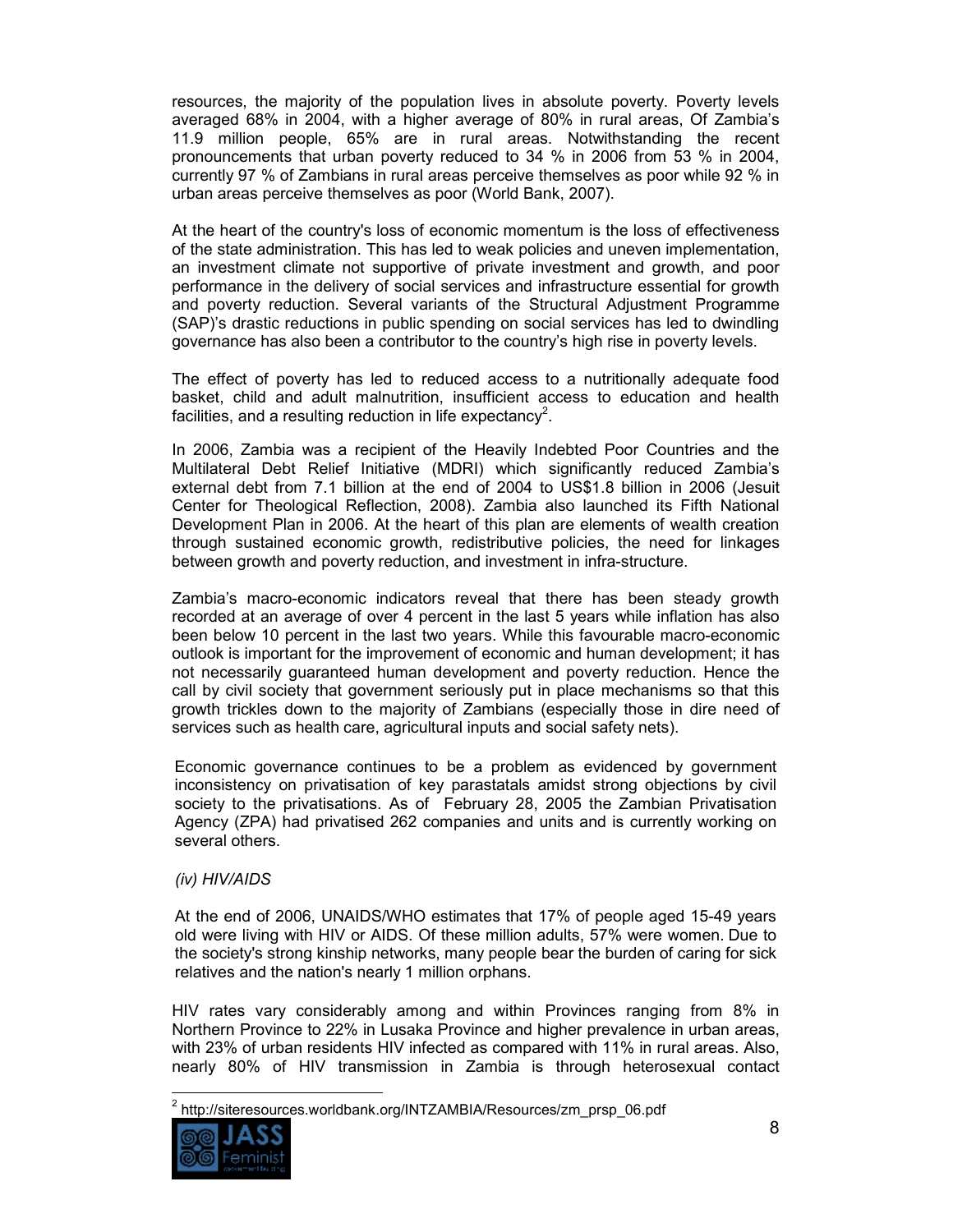exacerbated by the high-risk sexual practices, gender inequity, high levels of poverty, stigma and discriminatory practices and high prevalence of sexually transmitted infections and tuberculosis. Young women in Zambia typically become sexually active earlier than men, on average at 17 years with a partner five years senior<sup>3</sup>.

The remaining 20% is predominantly due to mother-to-child transmission during pregnancy, at birth or while breastfeeding.

AIDS has also placed immense strain on the nation's health system and has crippled public services by claiming the lives of professional public servants. The Zambian government has identified a number of barriers to improving the healthcare system. These include a "human resource crisis," the poor state of health facilities, inadequate drugs and medical supplies, long distances to and between health facilities, poor transportation infrastructure, and high-levels of poverty. Barriers such as stigma and food insecurity, compound the effects of staff shortages that ultimately hinder the government's efforts to expand access to ART and ensure that access is equitable via addressing the specific needs of women who experience gender-based abuses.

Many of the most tragic stories connected with HIV transmission involve the sexual abuse of children. Men are targeting increasingly younger sexual partners whom they assume to be HIV-negative, and the "virgin cure" myth (which wrongly claims that sex with a virgin can cure AIDS) fuels much of the abuse. An increased proportion of the abusers are HIV-positive and many transmit their infection to their victims.

#### *(v) The Status of Women in Zambia*

Women continue to occupy a low socio-economic status, which is further exacerbated by discriminatory laws. Statistics on literacy show that only 59.7 percent of women are literate compared to 76.1 percent of men. Poverty affects women disproportionately. Many women are in low-paid and low-skilled jobs with little job security, (Human Rights Watch, 2007).

Domestic violence against women is a serious problem, and wife beating and rape is widespread. There is no specific law against domestic violence, and cases of domestic violence were prosecuted under the general assault statutes. Due to traditional and cultural inhibitions, most cases of violence against women and children go unreported. In a 2007 Human Rights Watch study, women reported that fear of retribution from their husbands often prevented them from seeking free access to HIV counseling and testing, as well as to treatment.

Prostitution is illegal, and police routinely arrest street prostitutes for loitering. There is no reliable statistics on the number of prostitutes.

Discrimination also continues in the form of conditions of service, lack of independent access to credit facilities; resulting in few women owning their own homes.

Zambia's constitution prohibits the enactment of any law that is discriminatory on the basis of sex or has such discriminatory effect. But it also recognizes a "dual legal system," which allows local courts to administer customary laws, some of which discriminate against women. Customary law and practice also place women in a

 $\frac{1}{2}$ <sup>3</sup> http://www.avert.org/aids-zambia.htm

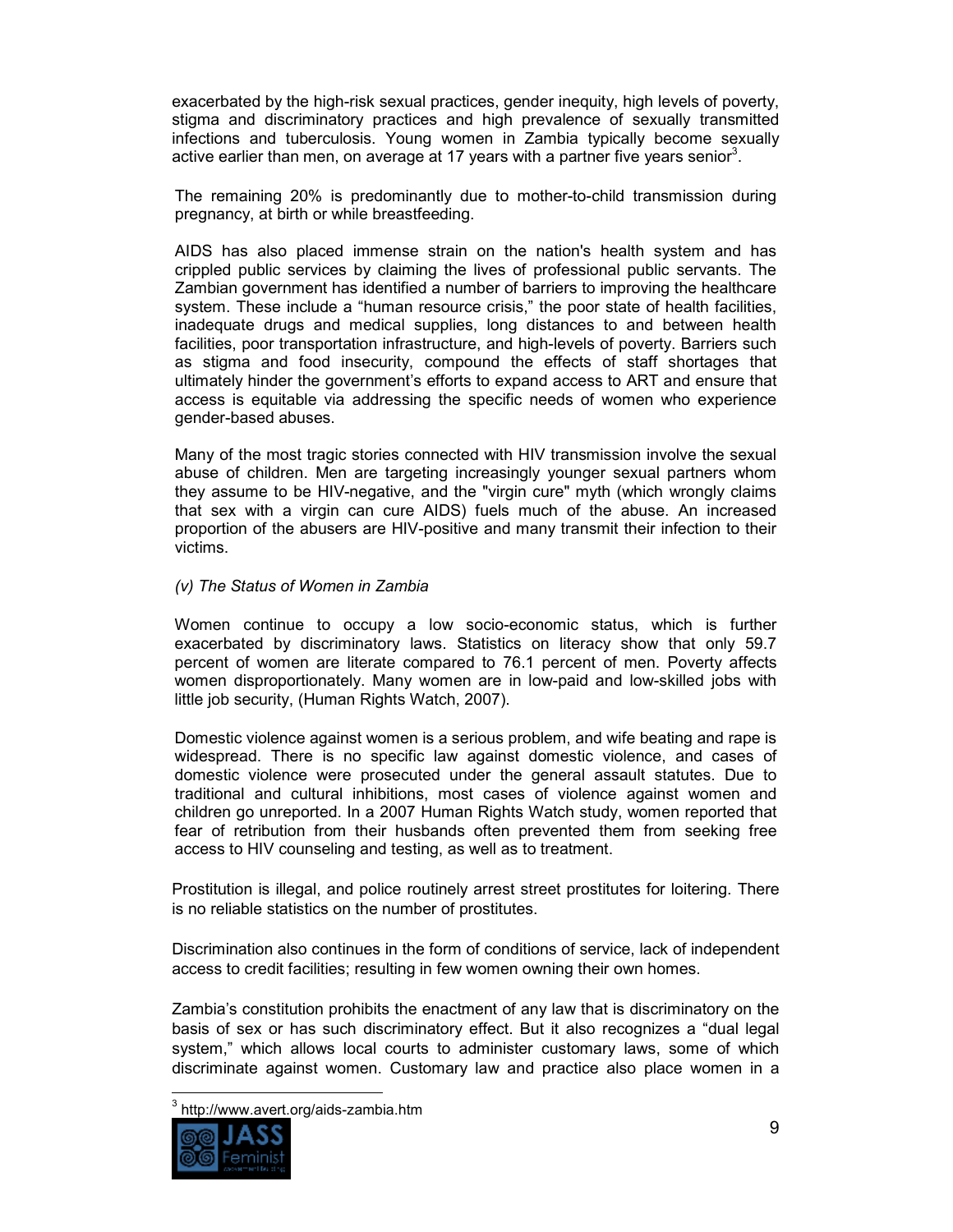subordinate status with respect to property, inheritance, and marriage, despite constitutional and legal protections. Polygamy is permitted if the first wife agrees to it at the time of her wedding. Under the traditional customs prevalent in most ethnic groups, all rights to inherit property rest with the deceased man's family. Property grabbing by relatives is a reality, although increased training of local court officials have resulted in a slight decrease in the practice. Many widows are however, ignorant of the law and as a result received little or nothing from the estate. The fines that the law mandates for property grabbing were extremely low. The traditional practice of "sexual cleansing," in which a widow has sex with her late husband's relatives as part of a cleansing ritual, continues, although some traditional leaders have banned the practice. The penal code also outlaws sexual cleansing.

Government policy provides for free basic education through grade seven; however, education was not compulsory, and although number of girls and boys in primary school were approximately equal; fewer girls attend secondary school. According to the UN Children's Fund, the sexual abuse of female students by their teachers discouraged many girls from attending classes.

Child abuse and violence against children were problems, particularly defilement, which the law defines as the "unlawful and carnal knowledge of a child under the age of 16." In addition, the practice of early marriage is another problem. Although a person must be at least 16 years old to marry under statutory law, there is no minimum age under customary law. A few traditional leaders spoke against early marriage and took steps to discourage it, but the majority of traditional leaders condoned the practice. Courts intervened in cases of gross abuse.

There are laws that criminalize child prostitution; however, the law has not been enforced effectively, and child prostitution is widespread. It is also believed that trafficking, particularly in the form of child prostitution, is significant. Female citizens were trafficked within the country and to other parts of Africa and to Europe, and the country was used as a transit point for regional trafficking of women for prostitution. Children are often trafficked as a source of cheap labor and girls are at more risk of being trafficked than boys.

In Zambia women's representation in government falls below the 30 percent target set by the Southern African Development Community and the 50 percent target set by the African Union. In 2006 only 100 women stood for election to the National Assembly, compared to 605 men. Of these 100 female candidates, only 21 were elected to the National Assembly, representing 14.19 percent of the Assembly. There are currently only 22 women MPs out of a total of 150 elected and nominated members of the National Assembly. Only six out of 23 cabinet members are women, although after the 2006 elections the President of Zambia appointed a Minister of Gender and Development.

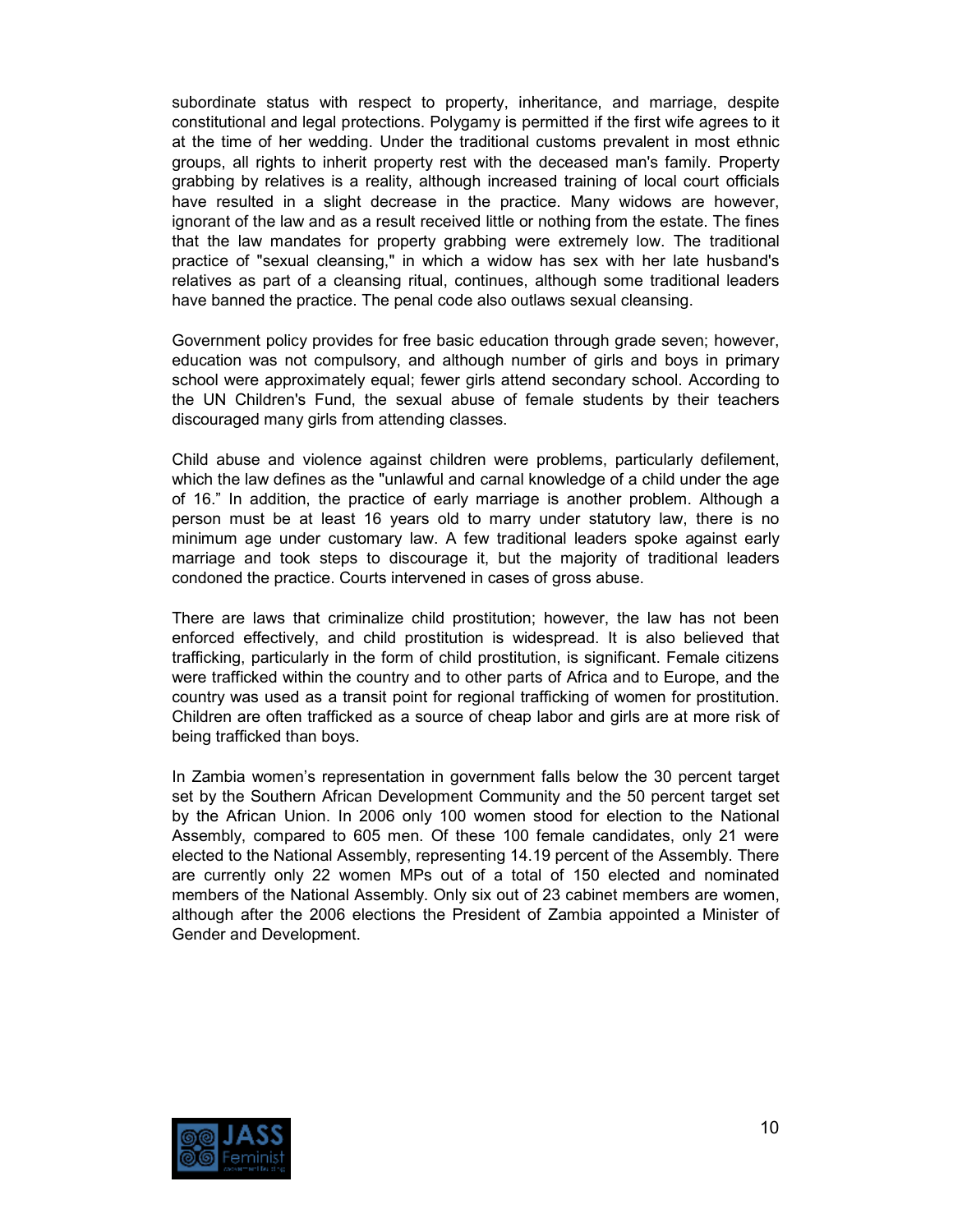## **3. THE RESPONSE TO HIV & AIDS**

#### *(i) The Zambian Government's Response*

The Zambian government is responsible for devising health policies, delivering healthcare services, regulating private providers of healthcare services, and regulating healthcare workers, including HIV and ART adherence counselors. In 2005 the Zambian government launched the National HIV/AIDS/STI/TB Policy. In May 2006 the government launched the National HIV and AIDS Strategic Framework, which stated that AIDS was inter-linked with poverty, social and economic inequality between women and men, and dominant cultural beliefs, and acknowledged the disproportionate effect of AIDS on women.

As part of this Framework, government has put in place a number of national support structures:

- a high level Cabinet Committee of Ministers on HIV and AIDS, the National AIDS Council and Secretariat (NAC), was established in 2002 as a broad-based corporate body with government, private sector and civil society representation. The National AIDS Council has a mobilisation, coordination and oversight role in relation to AIDS financing, helping to identify gaps where assistance is needed.
- the National HIV/AIDS/STI/TB Policy of 2005 provides the directive and mandate for the national response.
- At decentralised levels, Provincial and District HIV and AIDS Task Forces (PATF and DATF) have been established to operate as sub-committees of the decentralised development coordinating structures.

This framework, however, does not have clear suggestions on ways to deal with gender inequality, in particular gender-based abuses. The Fifth National Development Plan (2006-2010) (FNDP) further articulates the national policy response to HIV/AIDS. It has a specific chapter on gender and recognizes the role of gender-based violence in the spread of HIV/AIDS. The FNDP recommends strengthening the penal code with respect to gender-based violence and facilitating the enactment of a gender-based violence bill as strategies for the gender sector during the period (2006-2010).

Government policies in general do identify women's poor socioeconomic status and unequal distribution of household resources as determinants of the disproportionate effects of AIDS on women. Despite this, key policies are silent as to the genderbased violence and its effects on HIV & AIDS related services. Government has also enacted laws to protect women's property rights, and has established specialized police units to address gender-based abuses.

Zambia has also ratified major regional and international treaties that require the government to eliminate violence and discrimination against women and to guarantee their rights to health, physical security, non-discrimination, and life. It has also committed to fulfill the United Nations (UN) Millennium Development Goals, which include promoting gender equality, empowering women, and combating HIV/AIDS. Zambia's challenge is making its commitment to safeguard women's rights and dignity real, and to ensure the success of HIV treatment programs.

In the past decade an international consensus has gathered around the importance of recognizing gender-based violence as a critical public health issue, and as a barrier to women's use of health services. In Zambia though, it has been found that healthcare facilities providing ART have not adequately responded to gender-based abuses, including violence against women, in a way that would enhance women's

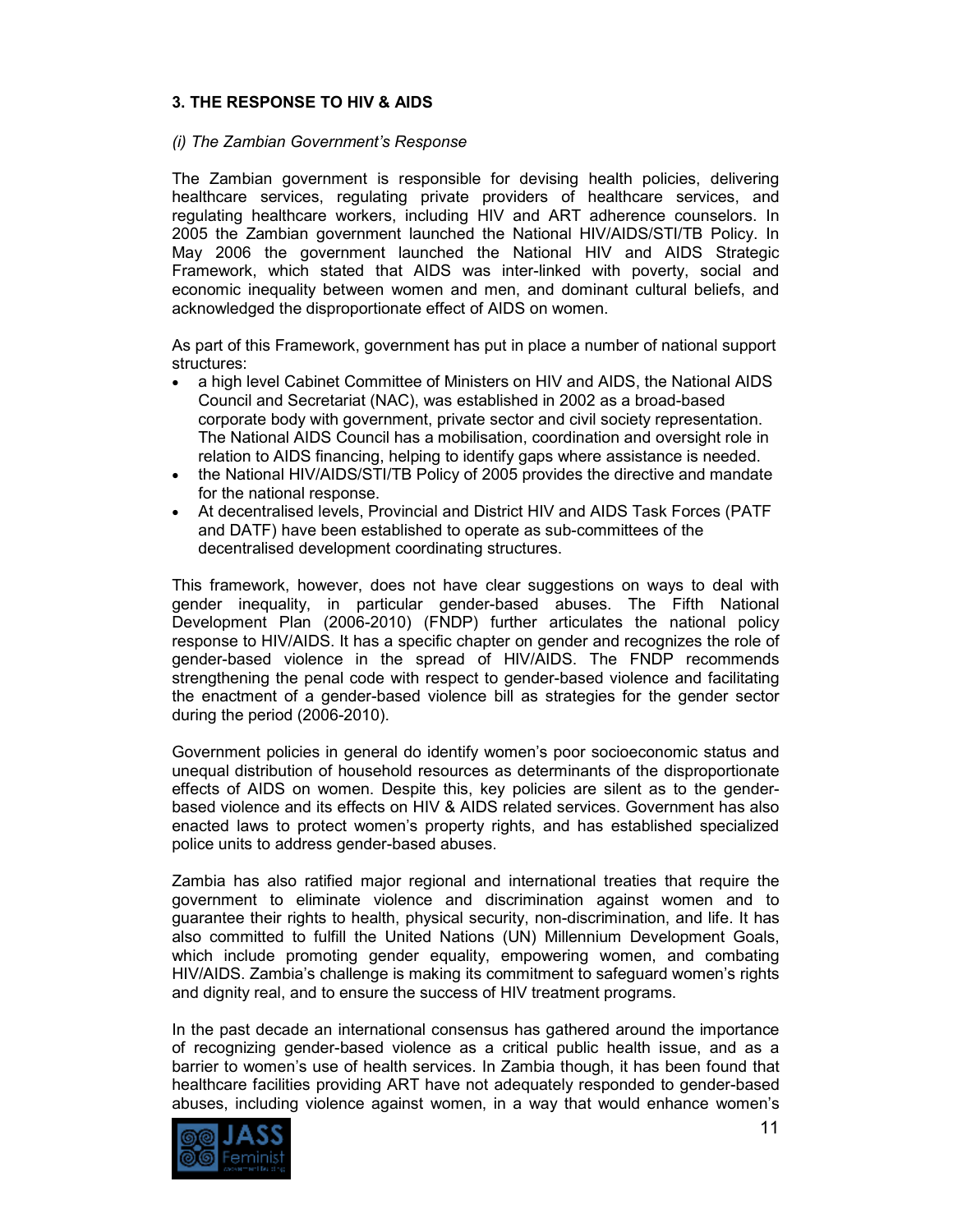access and adherence to ART. Although relevant policies generally highlight the importance of gender in addressing health needs in Zambia, they seldom address gender-based violence. Healthcare workers responsible for monitoring adherence to ART are not required to probe for gender-based violence or other abuses as potential hindrances to successful treatment, nor are they adequately trained to do so. In addition, existing health protocols do not cover gender-based violence (Human Rights Watch, 2007).

## *(ii) Civil Society Responses*

Zambia is believed to have a strong and vibrant civil society. Like many of its Southern African counterparts, 64% of Zambia's CSOs are concentrated in Lusaka province. Although relations between civil society and the state are not always smooth, the work of CSOs on development and humanitarian (as opposed to political) issues is generally valued by the government which recognises the need for partners to realise its development strategies, (Birdsall, K and Kelly K, 2005).

Civil society responses in a multiplicity of forms have included those of communitybased organisations (CBOs) such as support groups and income-generating activities, to large scale, professional non-governmental organisations (NGOs) that work nationally and internationally. Not surprisingly, the advent of AIDS and a subsequent promise of increases in funding has resulted in an increase of CSOs globally. Zambia is no different, and although many of these very CSOs have been acknowledged as pioneers of local level responses to AIDS, bringing innovative approaches to prevention, care and support in affected communities and mobilising around the rights of people living with HIV, another result has been a shift away from the interdependence of civil society towards greater co-option into the role of service provider. The interviews conducted as part of this needs assessment confirm that policy, advocacy and research are the areas of least activity, given that most CSOs seem to be more engaged in providing mainstream AIDS services than in shaping responses to the epidemic through other means. Hence the main image of CSOs is that they are most active in service delivery and least active in activities involved in directly shaping agendas (Birdsall, K and Kelly, K: 2007).

# **4. KEY ISSUES EMERGING FROM CONSULTATIONS**

# **(i) Funding Environment**

HIV and the economic situation of Zambia have really led to an influx of donor support. One of Zambia's biggest challenges has been coping with the promise of funding and limited human resource capacity to utilise the funding. The other big challenge is how to coordinate and optimise the many overlapping AIDS related initiatives already underway in the country.

Changing aid modalities has lead to increasing pressures by donors on governments to increasingly coordinate their investments to minimise duplication. The Government of Zambia has set out its National Development Plan and development partners (including Ireland) have signed up to the "Joint Assistance Strategy for Zambia" (JASZ) which emphasises the importance of harmonisation, better coordination, cooperation, and ownership. Under the JASZ, there is a division of labour between donors, in order for resources, knowledge and capacity to be more evenly distributed across sectors. To this end, Ireland has reduced its direct engagement in the Health

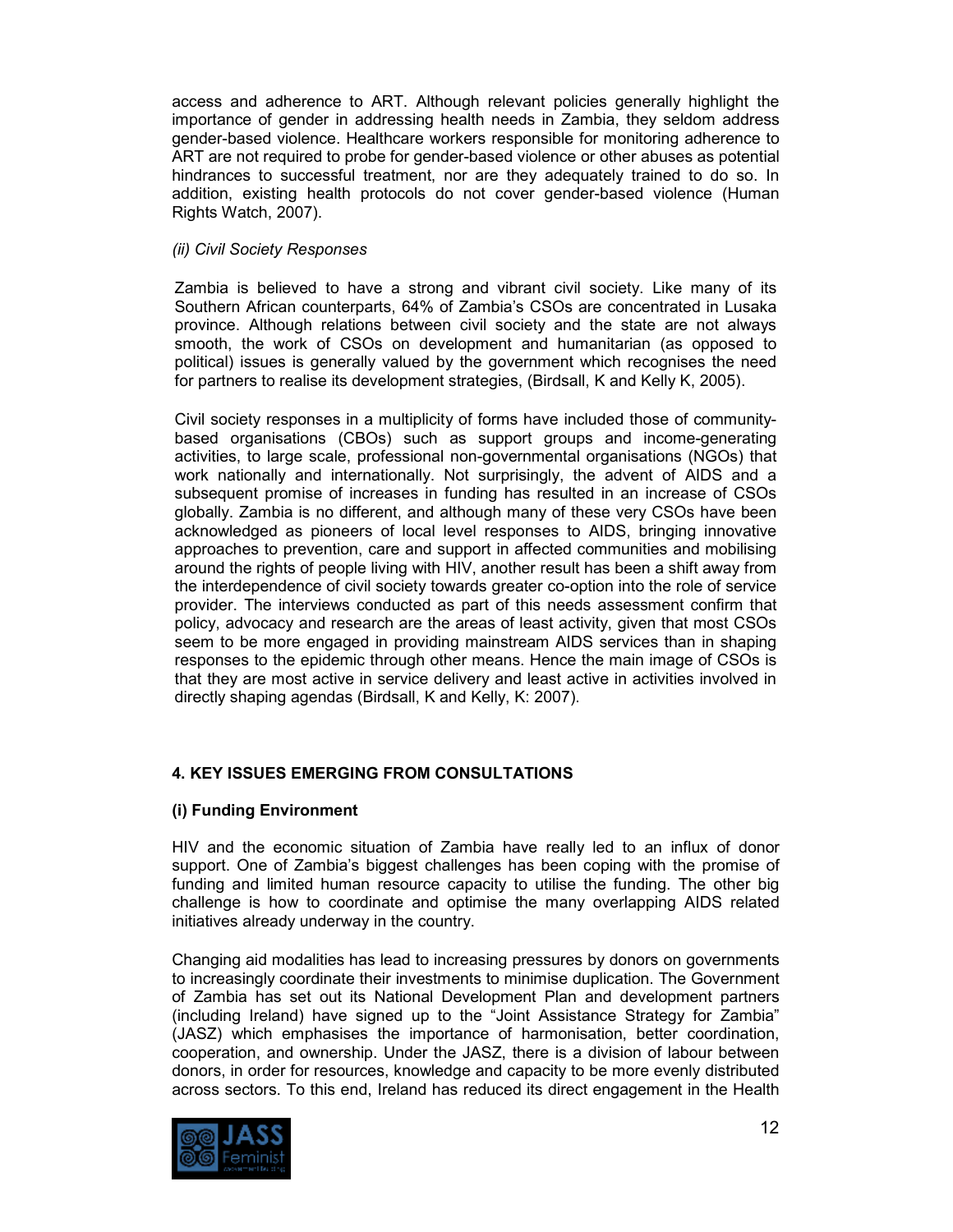sector, as other donors take a more central role, and has increased engagement in the Education Sector, currently acting as a joint lead donor with the Netherlands.

The JASZ has anticipated implications for civil society once it is fully operational: that all ODA and funding for AIDS will flow through the Ministry of Finance and Planning. This in turn has particular implications for organisations. On the one hand, increased influx of money has led to an increase of CSOs focusing on AIDS, on the other hand, it has not necessarily resulted in sustained responses or interrogation of how to maximize investment.

As noted, for the women's movement, funding shifts have already had implications in terms of pushing them to concentrate activities on HIV related activities. This has led to much of the women's rights activities falling off the agenda. While mainstreaming gender equality seems to be the rhetoric, it seems to have stayed at that.

Grebe (2009) notes that donors have a potential role to play in brokering effective coalitions, particularly where civil society is not well-developed or if the political institutions and constitutional arrangements inhibit openness and broad participation in policy formulation and implementation.

#### **(ii) Key issues impacting on women's rights in the context of HIV and AIDS**

- *Poverty*. At the primary level, most Zambians, especially those affected by AIDS, are responding to the reality of poverty, having to eat, and sending their children to school. This basic need is fundamental to be met if WLHA are to be engaged in any sustainable initiatives to advance their situation. In addition, although treatment is provided, long distances to clinics, the cost of treatment and the time taken to access it, all have implications for PLWHA to protect and take care of themselves. Finally, poverty has also led to practices where children are sold to traffickers for money. Transactional sex and intergenerational relationships are also part of the continuum resulting from poverty in the era of HIV and AIDS.
- *Gender inequality*. The impact of gender equality is felt particularly in women's ability to make informed decisions about their health and lives, including their ability to obtain information on HIV/AIDS, counseling, and testing, and their ability to negotiate safer sex, is seriously impaired by the perceived and real control of men (particularly intimate partners) over their lives. The majority of husbands have the final say in making decisions on wives' healthcare. In research conducted by Human Rights Watch, women shared that as married women in many Zambian communities they are taught to submit to demands for sex from their husbands and have little power to negotiate safer sex. Cultural beliefs about the roles of women and men also inform how women themselves think about, and respond to, gender-based violence.
- *Stigma and Discrimination*. References to HIV positive mothers as 'hot mothers' and the painting of houses where treatment and testing are done in particular colours are all measures that further stigmatise PLWHA. The fact that women generally discover their status first leads to women being blamed and thus many women end up not taking drugs because of stigma. Numerous women also report that their husbands described them as "prostitutes," suggesting that the women had extramarital affairs and as a result they suspected that they had sexually transmitted infections (Human Rights Watch, 2007).

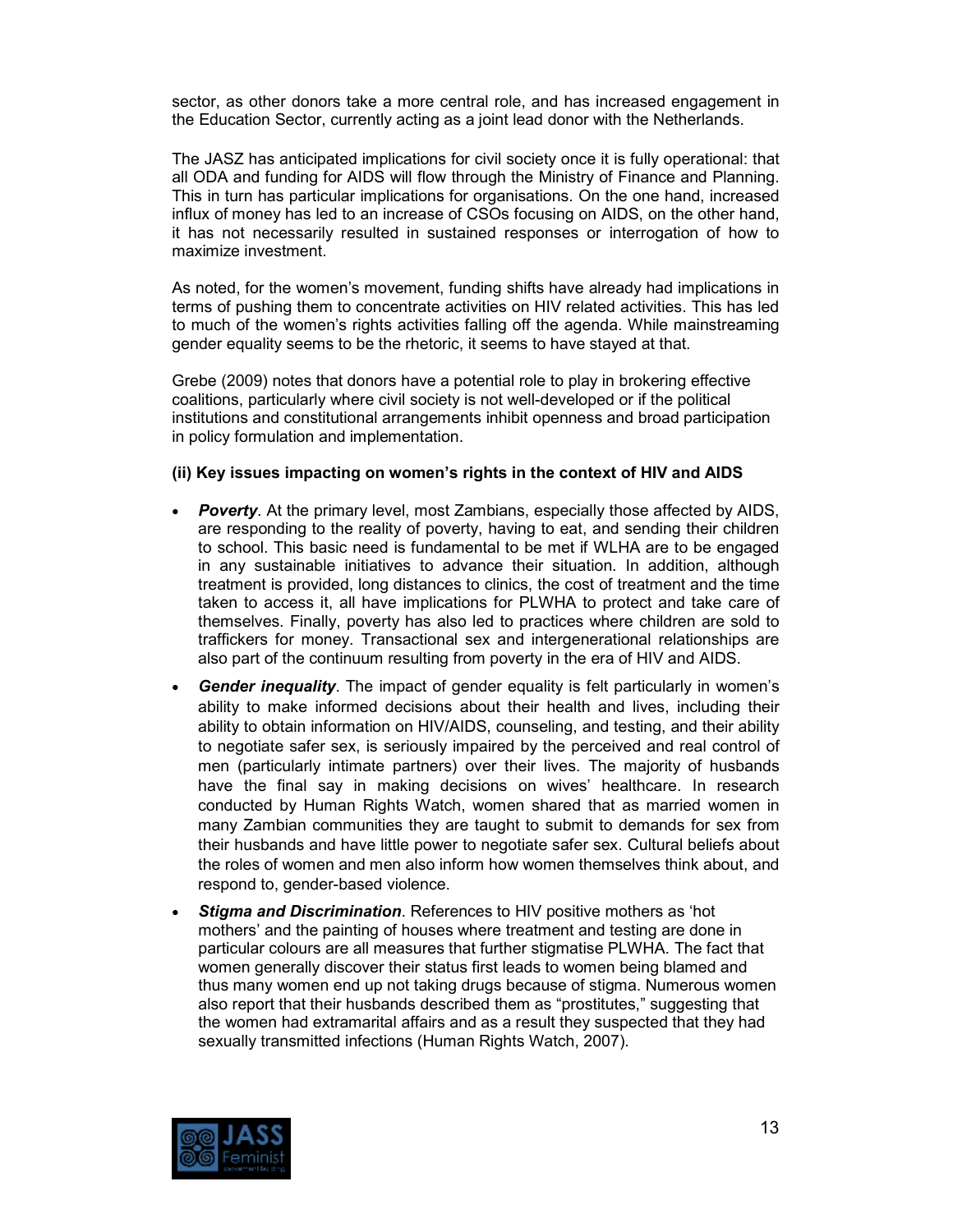- *Prevalence of cultural practices* such as early marriage, girls as young as 10/11 forced into early marriages. In addition, quasi-sexual initiation practices of girls into womanhood also increases vulnerability to HIV transmission.
- *Property Grabbing.* Widows living with HIV/AIDS often reported that the unlawful appropriation of property by relatives of the deceased (usually a man).
- *Criminalisation of transmission.* Because most women find out their status through PMTCT, women have faced the brunt of HIV and have not been able to go underground with their status as men have. This has the potential of being exacerbated with potential legislation around wilful transmission of HIV and AIDS. If women do not know their rights, they are likely to face much more than stigma and discrimination.
- *Access to gender friendly SRH services.* Women reported that even though it is well-known that men in many instances do not want to use condoms, male condoms are still more available than female condoms.
- *Gender-based violence.* To access treatment women need to receive an HIV test, and if the test results are positive, they usually take further tests before they can start ART. Married women have reported that that their husbands and other intimate partners beat, kicked, or emotionally abused them when discussing HIV testing and treatment, and when they disclosed their positive HIV status. (Human Rights Watch, 2007). In child-headed households, for example, the abuse of girls leads to spread of HIV among girls an in some cases re-infection.
- *Lack of information on rights.* It is not enough that rights exist, but that women are aware of these rights in order to realise those rights.

## **(iii) Positive Women's Leadership**

Leadership by positive women is critical if they are to advocate for issues currently left out of most mainstream agendas such as laws to legislate against gender based violence, the need to address this and other cultural issues in services and information, and to take up the challenge of poverty reduction. Whilst some groups seem to be renowned among all of the relevant actors for providing support to victims of domestic violence, the reality is that it does not move beyond the service-oriented approach to look a more holistic approach that encompasses advocacy, research, service delivery and capacity building.

Some groups note that the majority of their membership are women, the type of involvement by women is often prescribed by their socio-cultural setting. For example, a situation where a support group had 15 members of which 2 are men, is most likely to result in the men interchanging the role of chairperson. However, women have been seen as critical to the implementation, drivers of key initiatives at the community level and their role as social mobilisers and organisers are recognised widely. Men on the other hand are seen to get bogged down in politics and livelihood issues.

However, in building and promoting positive women's leadership, there is a need to caution against quick-fix approaches. *"We need to guard against the assumptions that u can take PLWHA and just dump something (money) on them. Sustained capacity development is needed that involves provision of tools and then supporting them during the process of achieving whatever objectives they decide on."* This in particular was mentioned in the context of tokenistic approaches that strive to ensure

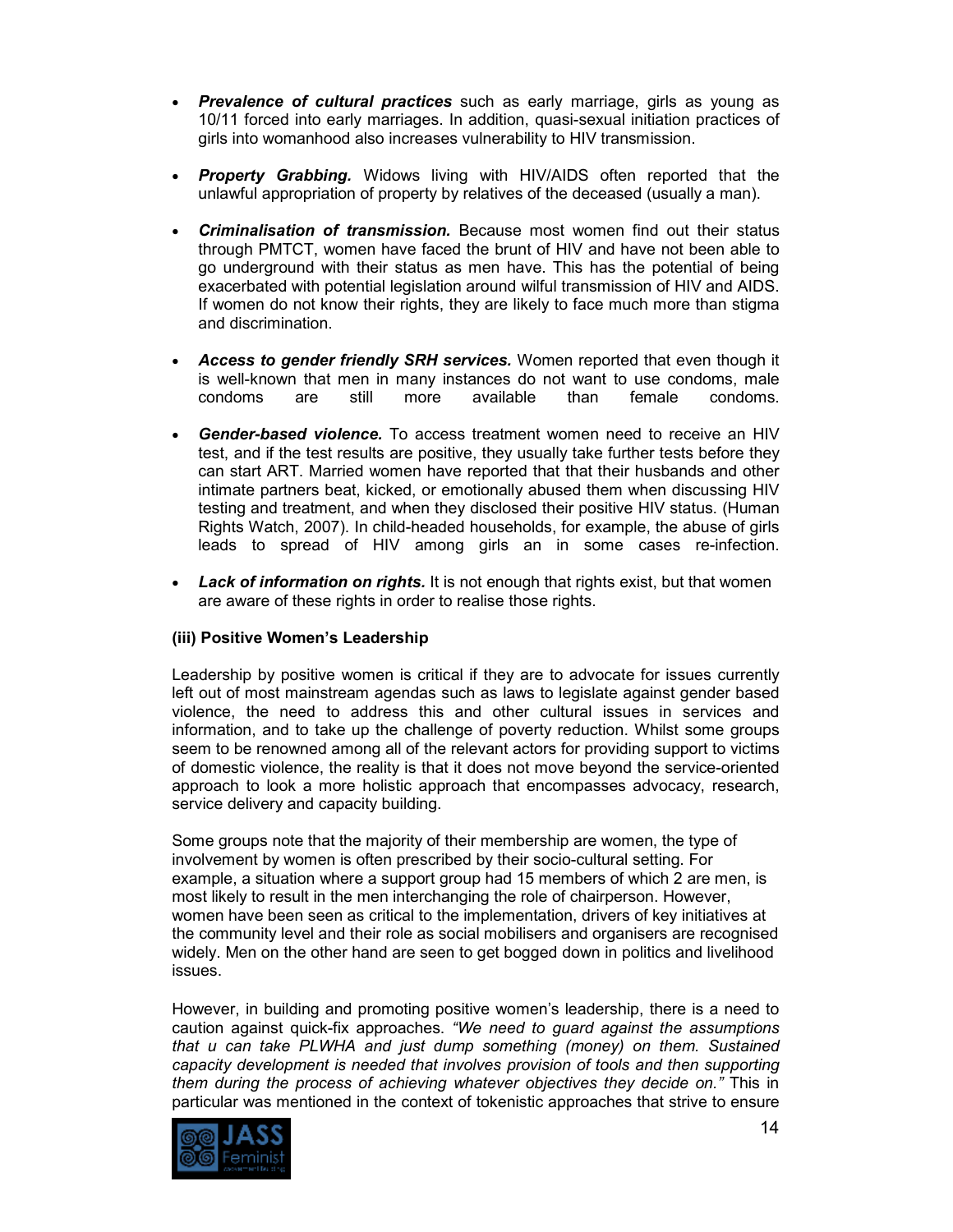the number of PLWHA are high in initiatives, but does not look at the quality of participation.

#### **(iv) Men's leadership in women's organisations**

We found striking a situation where men were heading women's organisations. Although we concur with the statement that 'if the man is capable and is furthering the aims of the organisation it should not be a problem unless there is an equally qualified women for the position', we also feel that this phenomenon does need to receive some attention. The reality is that the absence of capable women to lead the agenda of women's rights is also a failure of the women's movement to continuously mentor and build capacity to ensure that women themselves understand the concept of women's empowerment and supporting the empowerment of women. In the context of the proliferation of AIDS CSOs, and particularly those focusing on women's rights, it is critical that a cadre of women are trained to take up leadership roles. At the same time, it is also critical that men are engaged in the struggle for gender equality in finding ways of working with other men to shift power dynamics and to reconstruct alternative social relations of power that embrace power sharing.

## **(v) Marginalized groups**

As mentioned before, the response by civil society is heterogeneous. Of the groups we consulted, we were keen to look at how issues of LGBTI communities were addressed as well as those of sex workers.

*"Those who endure discrimination for engaging in homosexual activity may find they are presumed as well to be both victims of AIDS and its "carriers." Men who have sex with men, and women who have sex with women, often fear the social and legal consequences of seeking testing or treatment. On a larger scale, the burgeoning epidemic has arguably hardened opposition to repealing sodomy laws, though this is difficult to document when both HIV/AIDS and same-sex conduct are so shrouded in silence and stigma". (Human Rights Watch, 2003)* 

Whilst the Zambian government for all intents and purposes publicly acknowledge the need to address the needs of a community that is vulnerable due to their sexual conduct and orientation, it fails to protect the human rights of this group as this group is unable to openly and safely seek and gain access to HIV/AIDS prevention services and information. The only allowance the government has made is a focus on men having sex with men in prison. However, it was noted that once these prison inmates are integrated into society, they take young boys and girls as mistresses. These young boys or girls have no open sexual identity and continue concurrent heterosexual relationships which results in bi-sexual concurrency which is not currently part of official responses.

Calls by government officials for people to report anyone they knew who participated in homosexual acts also results in increased homophobia and reports indicate cases where young teenage boys have been beaten up and young lesbian women raped to teach them a lesson. These incidences further stigmatize this group and make them more vulnerable in the context of HIV.

Another group that has been marginalized and voiceless is commercial sex workers. There seems to be widespread acknowledgement that women would be forced into prostitution due to poverty and that sex workers are vulnerable in the context of HIV and AIDS for a range of different reasons. However, most initiatives seems to target

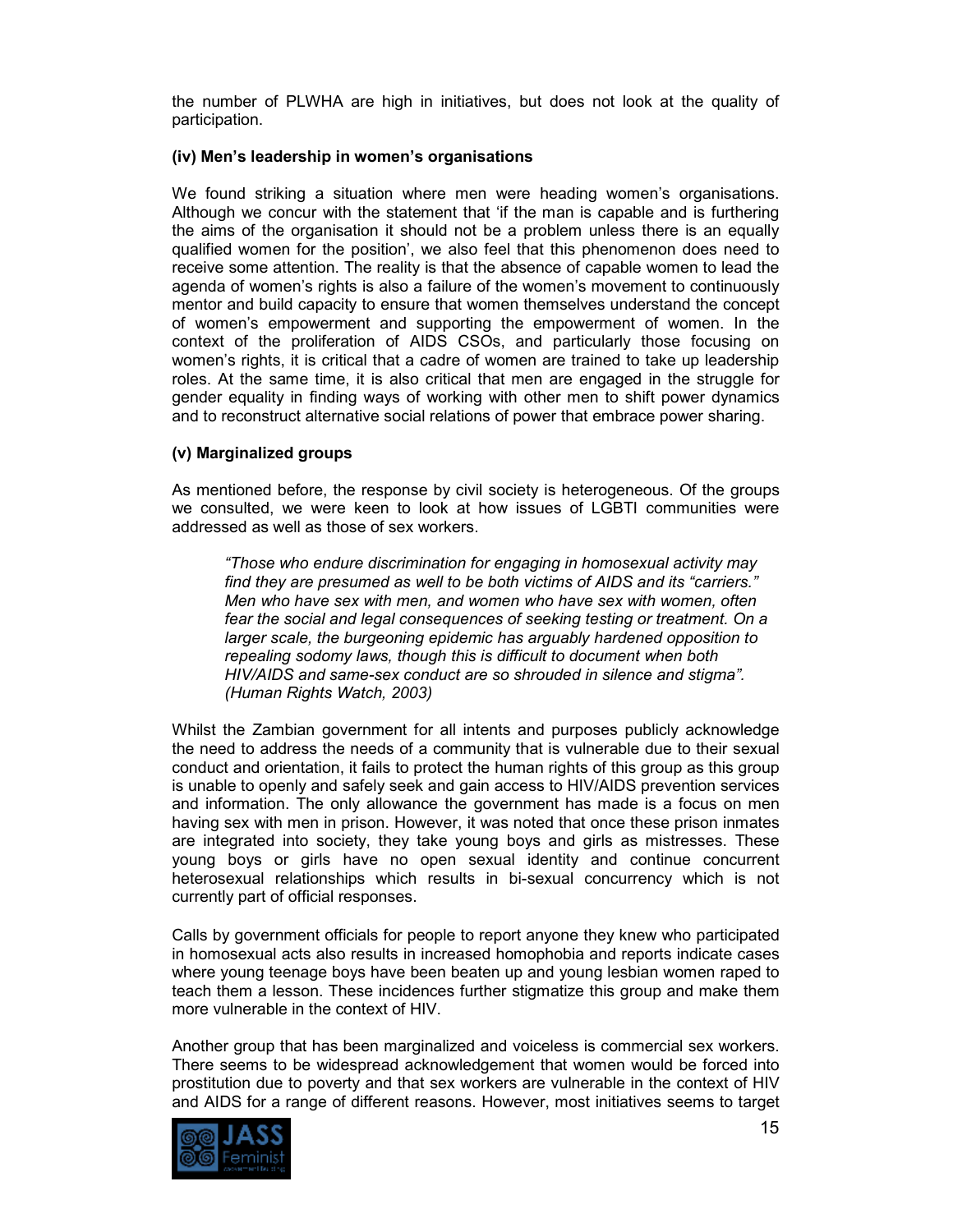behaviour change in the belief that sex workers are responsible for the spread of HIV. The behavioural change teaches these female sex workers skills to generate alternative sources of income as well as skills to protect themselves. The rights of sex workers have not even entered the discourse as sex work is also criminalised. Whilst there are rumours of support groups for sex work, there is no definite indication of such.

# **(vi) Need for initiatives targeted at men**

One of the key issues that consistently came up during our consultations, especially those with women, were inhibitions imposed by socio-cultural norms. The fact that men have a say whether their wives access reproductive health services, or can coerce women into breastfeeding their babies even though they are asked to wean the child after 6 months, insist on unprotected sex, and refuse to go for VCT are all issues that hinder the advancement of the women's rights in the context of HIV and AIDS. Whilst it is important to advocate for rights, and ensure women understand these, women still live with and love men. Hence, as a women's movement we have learnt that targeting only women have not necessarily pushed out agendas to where we would want it to be.

The existence of groups that work across Africa to strengthen government, civil society and citizen capacity to support men and boys to take action to: promote gender equality, prevent domestic and sexual violence, and reduce the spread and impact of HIV and AIDS should be exploited in advancing the broader movement building agenda. This will ultimately lead to the development of societies in which men, women, youth and children can enjoy equitable, healthy and happy relationships that contribute to the development of just and democratic societies.

# **(vii) Young women**

The commitment to ensure youth participation was impressive. However, these organisations still operated in many ways on their own, which is important. There is a need though to ensure that young women's issues and leadership are taken up by all the other groups in a more targeted approach. Whilst young women seem to bear the brunt of both poverty and HIV and AIDS, it is critical that this is taken up strategically. The movement building process is an opportunity to see how to ensure multigenerational movements in spirit as well as in form. It was noted that the movement has failed to emphasise passing the torch to younger women through mentorship opportunities.

# **(viii) Political leadership**

Political leadership is another strategy that should not be dismissed in shifting the situation of women in Zambia. Currently, in terms of the legal framework, the constitution states that women are equal to men. In this vein, it notes that nothing will contradict customary law. The constitution is the highest law in the country. Therefore, in terms of decision-making, there a strategic need to develop women to run for political leadership. Donors are clearly supportive of this type of agenda as women are currently under-represented. In fact, although a Ministry of Gender has been appointed, it has neither an office nor resources to make a real impact on women's lives. Political leadership in this instance is critical to ensure that government lives up to its rhetoric.

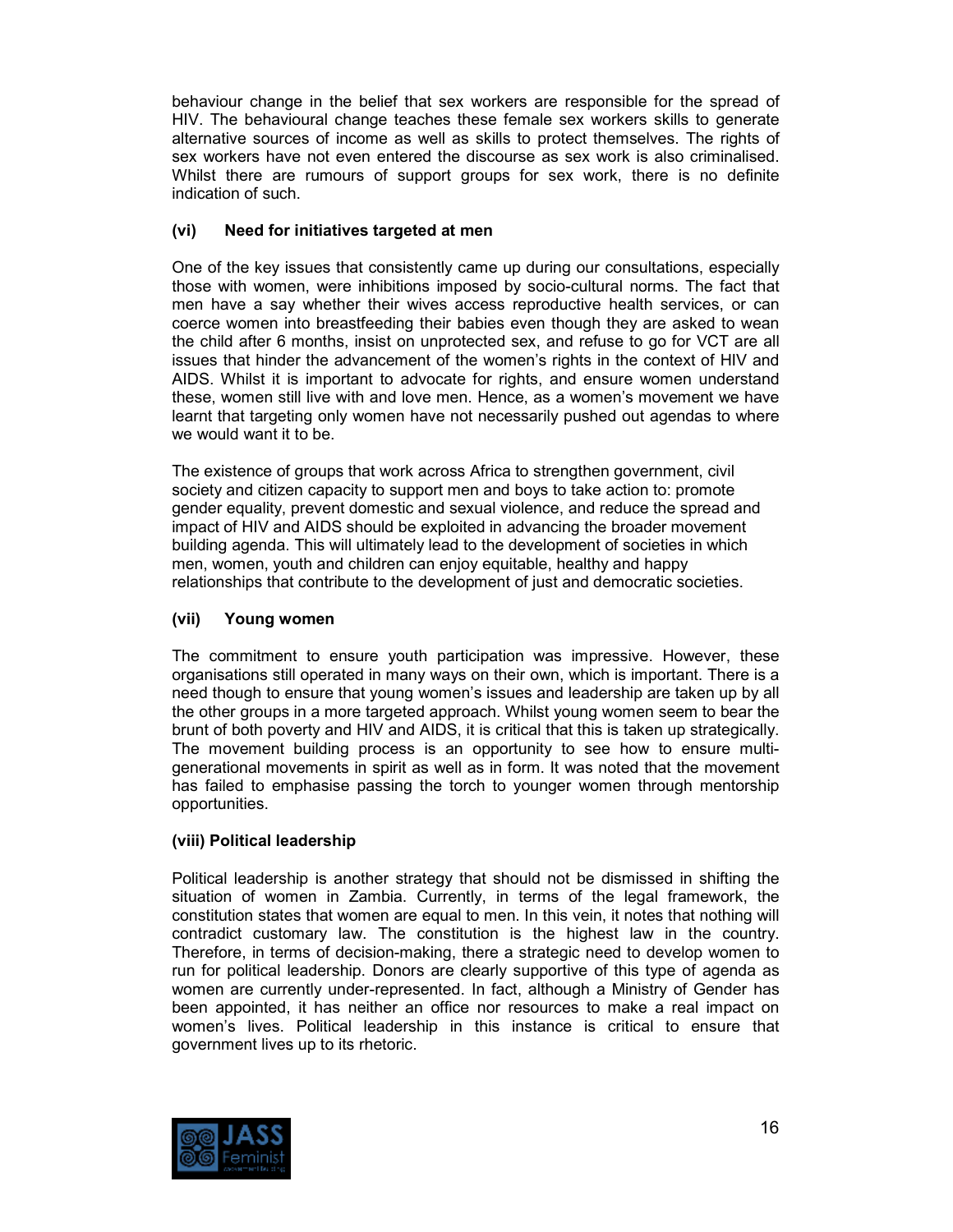## **5. MOVING FORWARD**

From this assessment, it is clear that Zambia is one of those countries in which CSO responses to HIV and AIDS has been diverse. However, as cautioned by Birdsall and Kelly (2007), much of the growth in civil society responses has happened without a roadmap that assesses the sustainability, accountability and impact of this work in meeting the challenges presented by the pandemic. The opportunity presented by a movement building approach is a possible strategic move to ensure that there is a political link of social transformation efforts connecting the range of players working from the highest to grassroots levels.

This means that the necessary constituencies are built to ensure that people see themselves as part of the process of realising the goals that will ensure their development and rights are a reality. This ownership is critical before it is possible to talk about strategy on how to achieve these goals and supporting this process. Whilst a range of roleplayers are engaged and working with women at the different levels of society, the reality is that there is a need to build the capacity of women themselves to articulate their issues and to start advocating for the change needed. The realities of poverty in this process cannot and should not be ignored, especially given the realities shared by many of women consulted in this process. It is imperative that all role-players are cognizant of the challenges inherent in building strategic approaches that address practical needs of women.

As noted by Grebe (2009), effective leadership is crucial for effecting and sustaining policies that are appropriate for addressing developmental challenges such as HIV/AIDS in Africa. Effective leadership in this instance refers to the mobilisation of coalitions around a common purposes and agenda.

For Zambia, it is critical that this process take cognisance of the political context and opportunity structures (including constitutional and institutional arrangements, political culture, state actions and donor actions) as well as be integral to the experience of the different actors in the Zambian context.